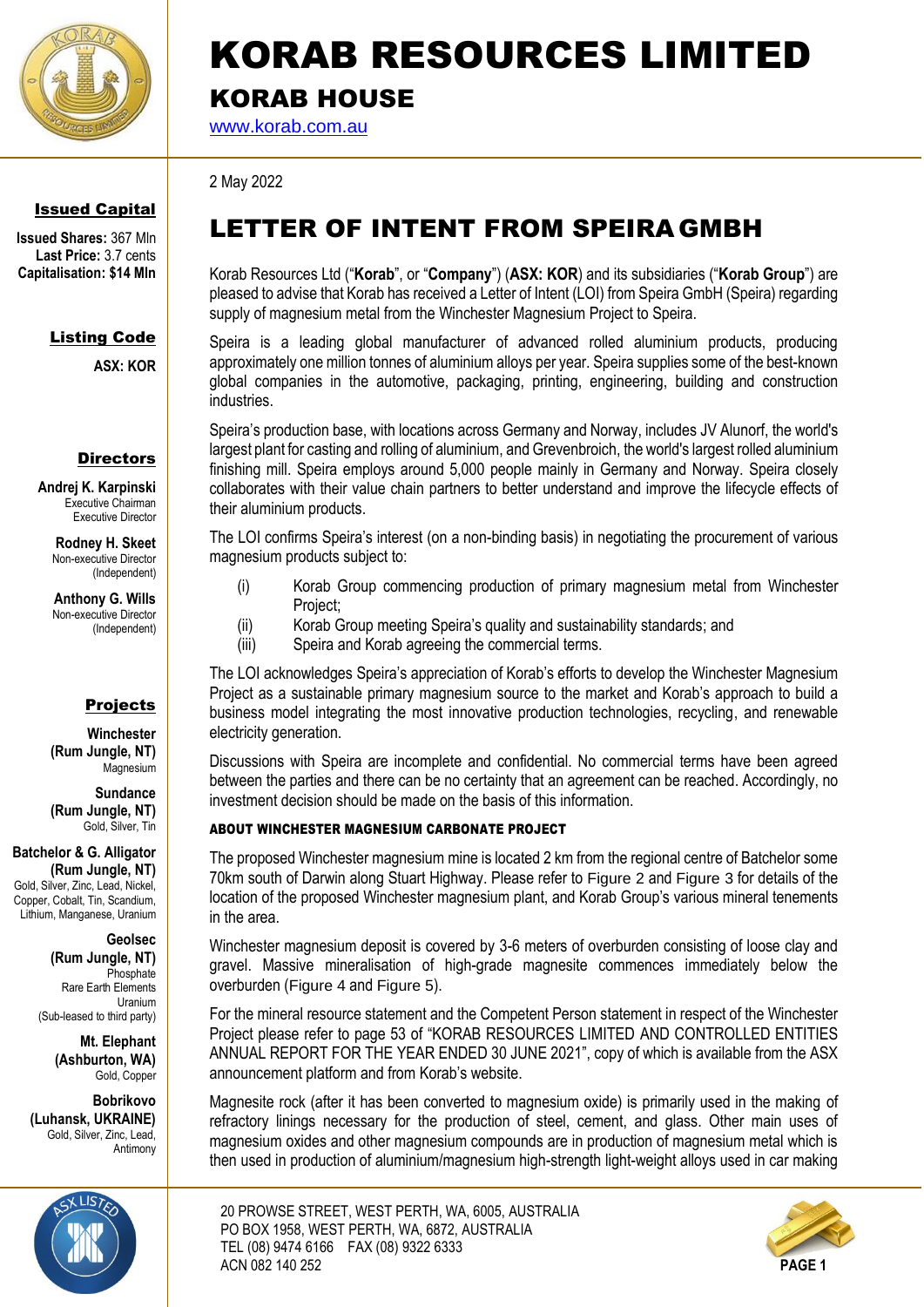

### Issued Capital

**Issued Shares:** 367 Mln **Last Price:** 3.7 cents **Capitalisation: \$14 Mln**

### Listing Code

**ASX: KOR**

### **Directors**

**Andrej K. Karpinski** Executive Chairman Executive Director

> **Rodney H. Skeet** Non-executive Director (Independent)

**Anthony G. Wills** Non-executive Director (Independent)

### Projects

**Winchester (Rum Jungle, NT)** Magnesium

**Sundance (Rum Jungle, NT)** Gold, Silver, Tin

**Batchelor & G. Alligator (Rum Jungle, NT)** Gold, Silver, Zinc, Lead, Nickel, Copper, Cobalt, Tin, Scandium, Lithium, Manganese, Uranium

#### **Geolsec**

**(Rum Jungle, NT)** Phosphate Rare Earth Elements Uranium (Sub-leased to third party)

> **Mt. Elephant (Ashburton, WA)** Gold, Copper

**Bobrikovo (Luhansk, UKRAINE)** Gold, Silver, Zinc, Lead, Antimony



### KORAB RESOURCES LIMITED KORAB HOUSE

[www.korab.com.au](http://www.korab.com.au/)

and aerospace. Other uses are in water purification, nickel and cobalt metallurgy, cattle feed, direct energy conversion technologies, and rechargeable and single-use batteries.

China plans to increase the use of magnesium metal in cars from 8.5Kg/car to 45Kg/car in the near term. Between 2000 and 2021, China's control over global magnesium production increased from 12% of the global supply to 87% of global magnesium supply, creating an effective international monopoly on a 1.2 million tonnes per annum market.

The situation is even more dramatic in Europe where China supplies over 95% of magnesium metal. Recent cuts to production of magnesium and its exports by Chinese government resulted in the magnesium metal price increasing from approximately \$2,000 per tonne in October 2020 to approximately \$3,200 per tonne in early September 2021, and \$15,000 per tonne in October 2021. During the 2022 (to last week of April) magnesium price has traded in the range between \$8,000 and \$11,000 per tonne.

Global magnesium supply risks are compounded by the fact that less than 9% of global primary magnesium comes from countries with low political risk. As illustrated by [Figure 1](#page-1-0), over 90% of annual global magnesium production comes out of China, Russia, Kazakhstan, Ukraine, and Iran.



#### <span id="page-1-0"></span>**Figure 1 Global primary magnesium production share by country (2020)**

Winchester project waited for development for 2 decades primarily because of low magnesium prices prevailing between 2000 and 2020 (between \$1,300/t and 2,000/t) and low magnesium oxide prices (CCM and DBM) during this period. These depressed prices were caused by rapid growth in Chinese production capacity of both magnesium metal and magnesium oxides, with supply growth outstripping the growth in demand. This has made the development of Winchester not feasible until few years ago when prices of magnesite and magnesium oxides markedly improved.

Over the recent years, an increasing number of car makers moved to using aluminium/magnesium alloys instead of steel to reduce their vehicles' weight and magnesium demand growth started outstripping supply growth. Few years ago, China started shutting down or severely curtailing production at magnesite quarries. Then it moved to cutting production at calcination plants producing magnesium oxides including CCM and DBM, and finally the magnesium smelters became the target of shut downs. This has led to magnesium metal market moving into critical shortage phase.

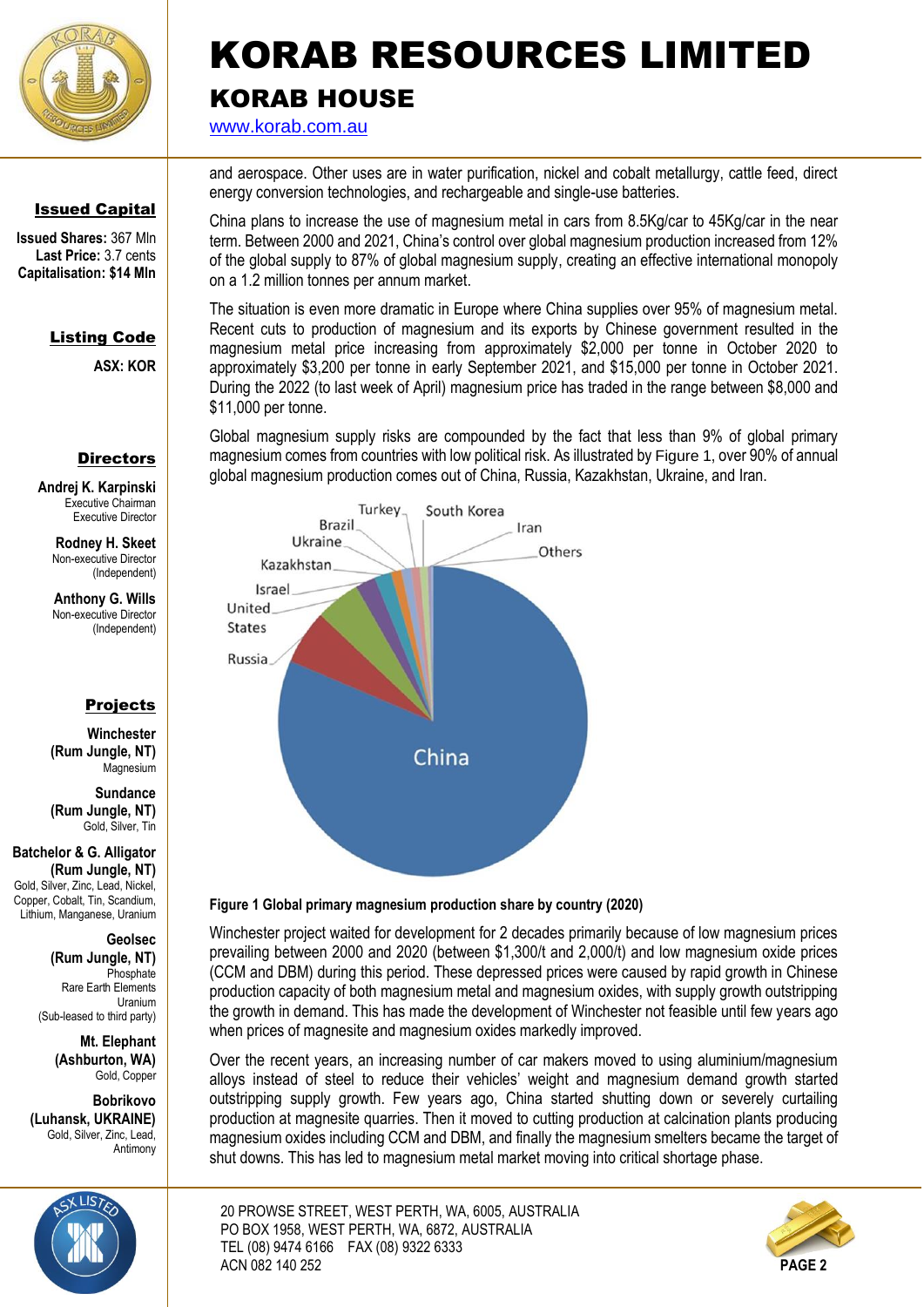

[www.korab.com.au](http://www.korab.com.au/)



<span id="page-2-0"></span>**Figure 2 Location of Korab Group's mineral assets in the Northern territory** 



**Figure 3 Location of Korab Group's mineral tenements (exploration leases in white and mining leases in red) and Winchester magnesium project relative to Darwin Port and basic infrastructure**

<span id="page-2-1"></span>20 PROWSE STREET, WEST PERTH, WA, 6005, AUSTRALIA PO BOX 1958, WEST PERTH, WA, 6872, AUSTRALIA TEL (08) 9474 6166 FAX (08) 9322 6333 ACN 082 140 252 **PAGE 3**



### Issued Capital

**Issued Shares:** 367 Mln **Last Price:** 3.7 cents **Capitalisation: \$14 Mln**

### Listing Code

**ASX: KOR**

### **Directors**

**Andrej K. Karpinski** Executive Chairman Executive Director

**Rodney H. Skeet** Non-executive Director (Independent)

**Anthony G. Wills** Non-executive Director (Independent)

### Projects

**Winchester (Rum Jungle, NT)** Magnesium

**Sundance (Rum Jungle, NT)** Gold, Silver, Tin

**Batchelor & G. Alligator (Rum Jungle, NT)** Gold, Silver, Zinc, Lead, Nickel, Copper, Cobalt, Tin, Scandium, Lithium, Manganese, Uranium

> **Geolsec (Rum Jungle, NT) Phosphate** Rare Earth Elements Uranium (Sub-leased to third party)

> > **Mt. Elephant (Ashburton, WA)** Gold, Copper

**Bobrikovo (Luhansk, UKRAINE)** Gold, Silver, Zinc, Lead, Antimony

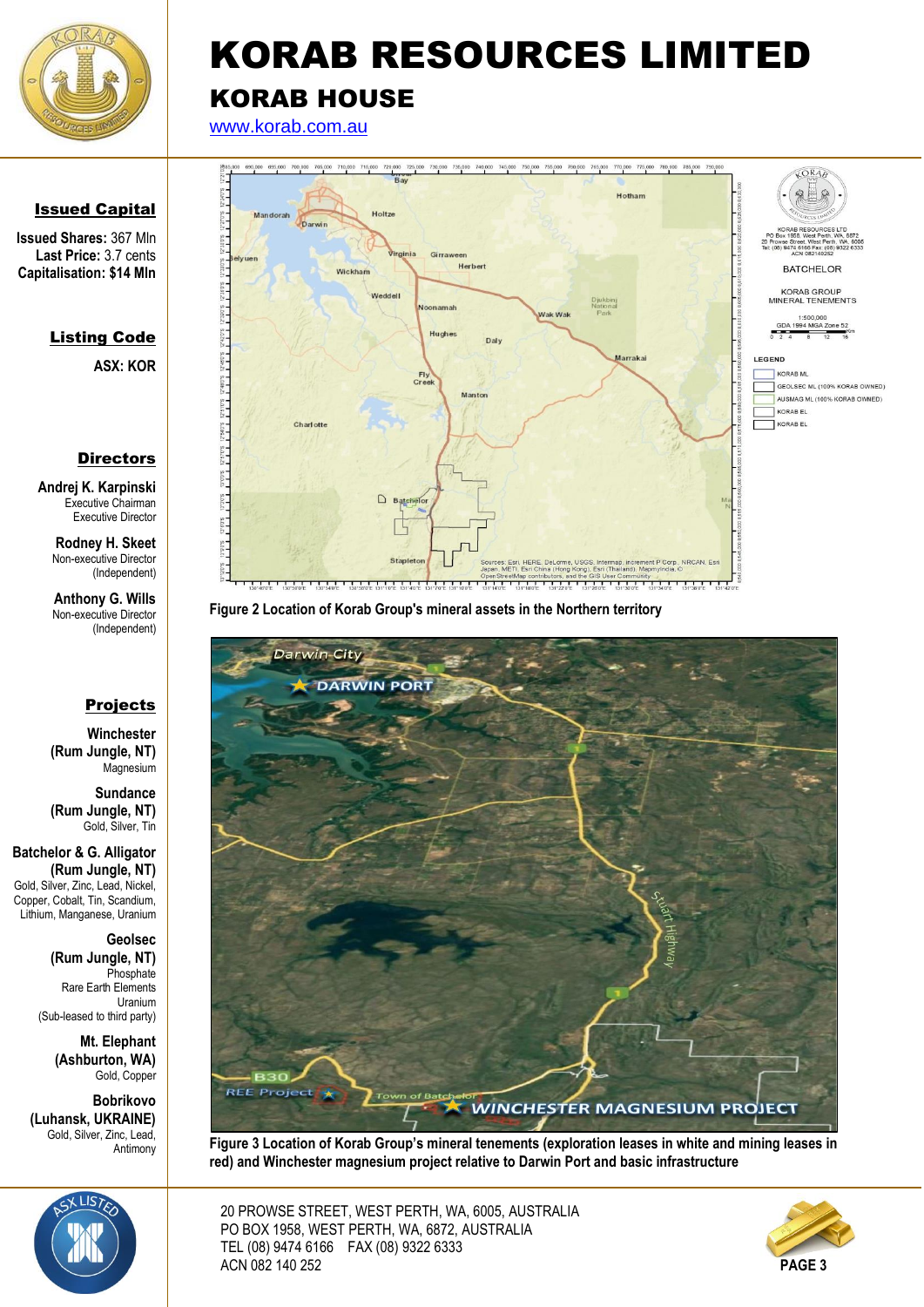

[www.korab.com.au](http://www.korab.com.au/)

### Issued Capital

**Issued Shares:** 367 Mln **Last Price:** 3.7 cents **Capitalisation: \$14 Mln**

### Listing Code

**ASX: KOR**

#### **Directors**

**Andrej K. Karpinski** Executive Chairman Executive Director

> **Rodney H. Skeet** Non-executive Director (Independent)

**Anthony G. Wills** Non-executive Director (Independent)

### Projects

**Winchester (Rum Jungle, NT)** Magnesium

**Sundance (Rum Jungle, NT)** Gold, Silver, Tin

**Batchelor & G. Alligator (Rum Jungle, NT)** Gold, Silver, Zinc, Lead, Nickel, Copper, Cobalt, Tin, Scandium, Lithium, Manganese, Uranium

> **Geolsec (Rum Jungle, NT)** Phosphate Rare Earth Elements Uranium (Sub-leased to third party)

> > <span id="page-3-1"></span>**Mt. Elephant (Ashburton, WA)** Gold, Copper

**Bobrikovo (Luhansk, UKRAINE)** Gold, Silver, Zinc, Lead, Antimony



**Figure 4 Test mining of magnesium at Winchester during the wet season (after blasting Level 0)**

<span id="page-3-0"></span>

**Figure 5 Test mining of magnesium at Winchester during the wet season (preparing to blast Level -1)**



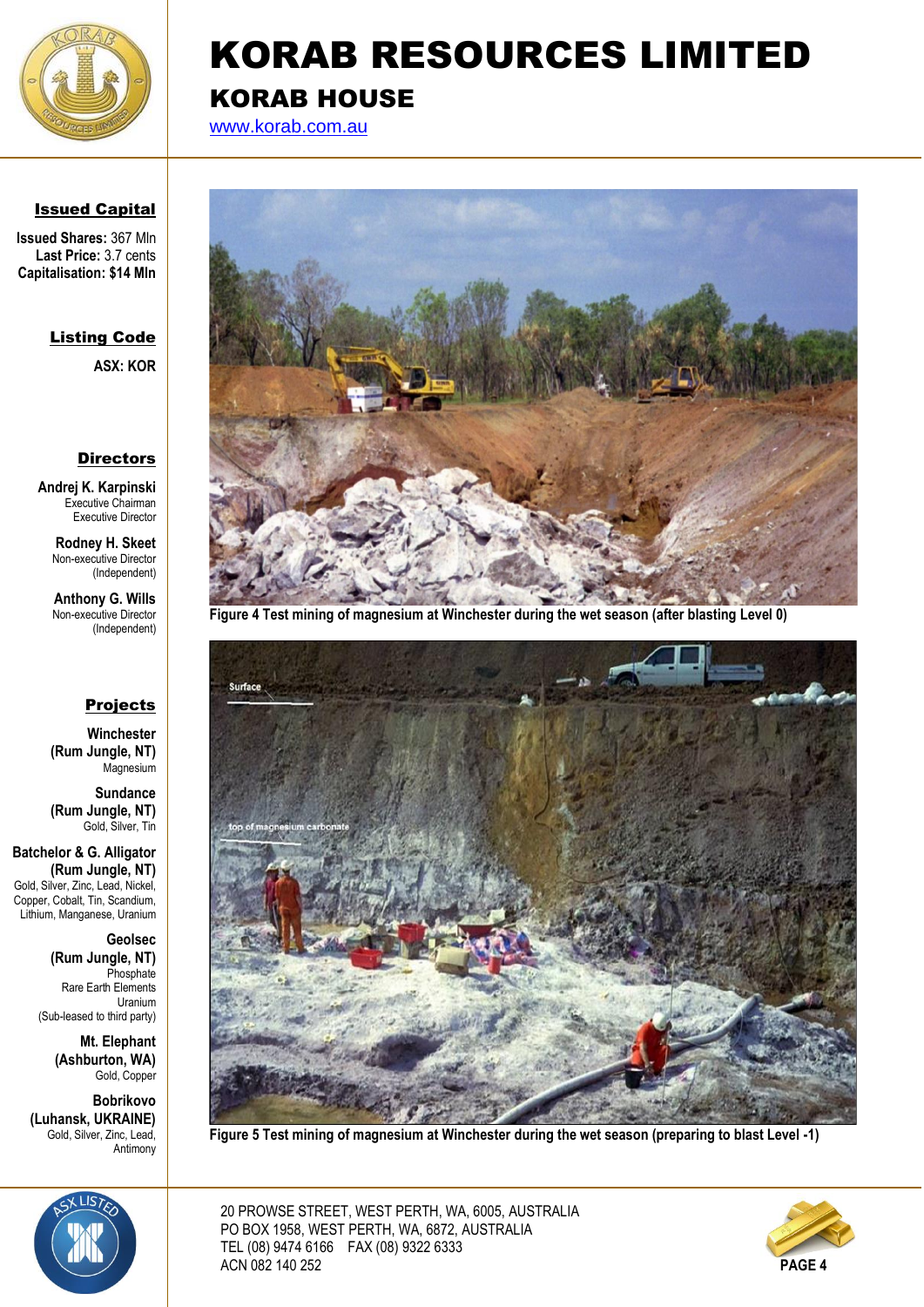

[www.korab.com.au](http://www.korab.com.au/)



**Issued Shares:** 367 Mln **Last Price:** 3.7 cents **Capitalisation: \$14 Mln**

### Listing Code

**ASX: KOR**

### **Directors**

**Andrej K. Karpinski** Executive Chairman Executive Director

> **Rodney H. Skeet** Non-executive Director (Independent)

**Anthony G. Wills** Non-executive Director (Independent)

### Projects

**Winchester (Rum Jungle, NT)** Magnesium

**Sundance (Rum Jungle, NT)** Gold, Silver, Tin

**Batchelor & G. Alligator (Rum Jungle, NT)** Gold, Silver, Zinc, Lead, Nickel, Copper, Cobalt, Tin, Scandium Lithium, Manganese, Uranium

> **Geolsec (Rum Jungle, NT)** Phosphate Rare Earth Elements Uranium (Sub-leased to third party)

> > **Mt. Elephant (Ashburton, WA)** Gold, Copper

**Bobrikovo (Luhansk, UKRAINE)** Gold, Silver, Zinc, Lead, Antimony





**Figure 6 Solar farms at Batchelor (Batchelor 1 and Batchelor 2) adjacent to the Winchester project** 

- END-

This report has been authorised by the Board of Directors of the Company

### INVESTOR RELATIONS CONTACT

Andrej K. Karpinski - Executive Chairman Australia: (08) 9474 6166 International: +61 8 9474 6166

### ABOUT KORAB RESOURCES

Korab Resources Ltd is an international mining and exploration company with operations in Australia and Europe. Korab is a Magnesium Producer Member of the International Magnesium Association. Korab's projects include Winchester magnesium deposit at Batchelor in the Northern Territory of Australia, Geolsec phosphate and rare earth elements deposit also at Batchelor, and projects in Australia and overseas where gold, silver, copper, cobalt, nickel, lithium, scandium, lead, zinc, tin, manganese, uranium and other elements have been discovered. More information about Korab's projects can be sourced from Korab's website at [www.korab.com.au](http://www.korab.com.au/). Korab's shares are traded on Australian Securities Exchange (ASX).

### DISCLAIMER AND CAUTIONARY STATEMENT

Forward-looking statements are statements that are not historical facts. Words such as "expect(s)", "expected", "feel(s)", "believe(s)", "will", "may", "anticipate(s)", "should", "envisage(s)" and similar expressions are intended to identify such forward-looking information. This information includes, but is not limited to statements regarding future exploration results, resources, or reserves, and production. Anyone reading this report is cautioned not to place undue reliance on these forward-looking